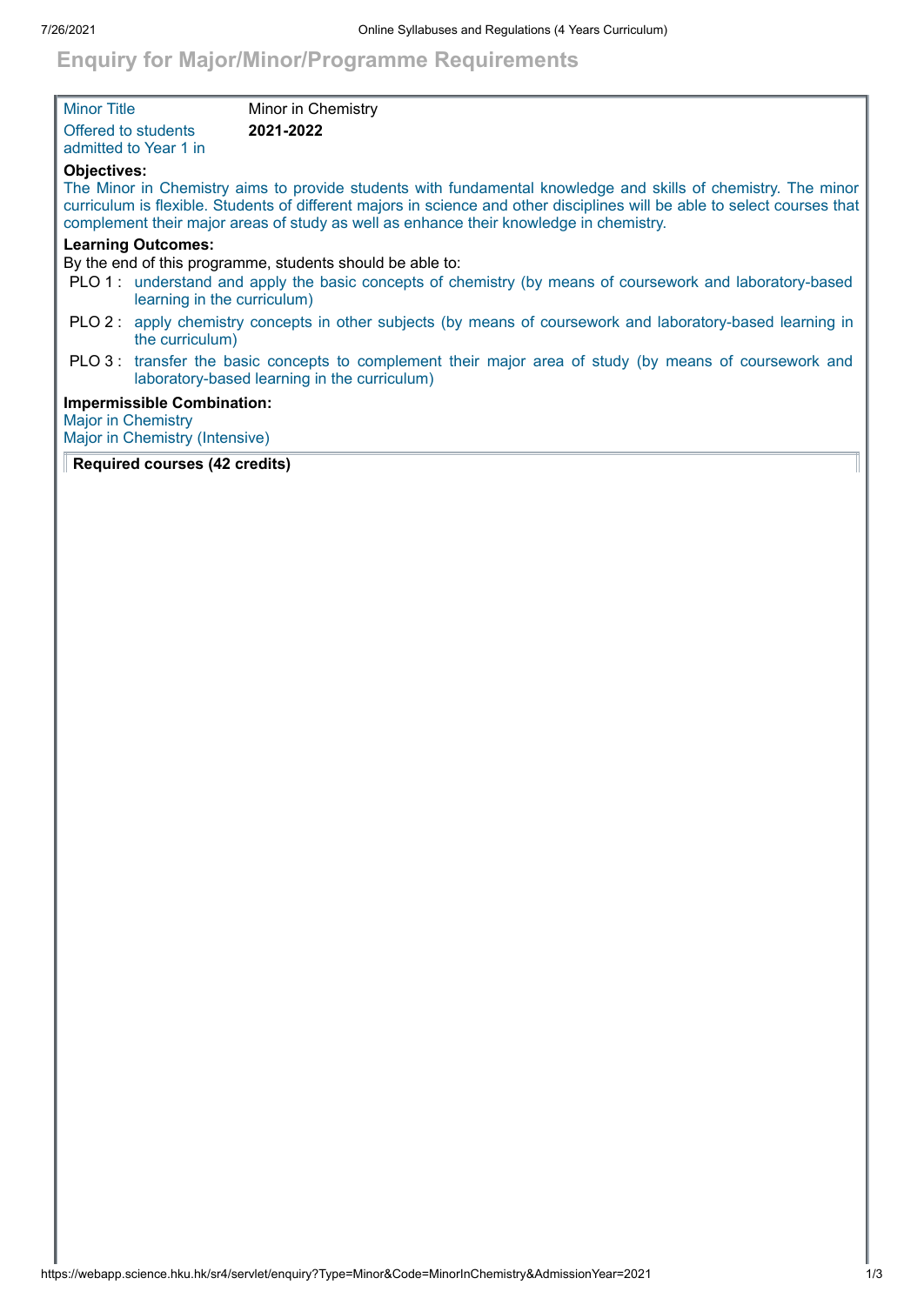| Unline Ovilabuses and Requisitions (+ Tears Curriculum)<br>1. Introductory level courses (24 credits) |                                                                               |                                                                                                  |                         |  |  |
|-------------------------------------------------------------------------------------------------------|-------------------------------------------------------------------------------|--------------------------------------------------------------------------------------------------|-------------------------|--|--|
|                                                                                                       | <b>Disciplinary Core Courses (12 credits)</b>                                 |                                                                                                  |                         |  |  |
| <b>CHEM1042</b>                                                                                       | General chemistry I (6)                                                       |                                                                                                  |                         |  |  |
| <b>CHEM1043</b>                                                                                       | General chemistry II (6)                                                      |                                                                                                  |                         |  |  |
| <b>Disciplinary Electives (12 credits)</b>                                                            |                                                                               |                                                                                                  |                         |  |  |
| At least 12 credits selected from the following courses:                                              |                                                                               |                                                                                                  |                         |  |  |
| <b>CHEM2241</b>                                                                                       | Analytical chemistry I (6)                                                    |                                                                                                  |                         |  |  |
| <b>CHEM2341</b>                                                                                       | Inorganic chemistry I (6)                                                     |                                                                                                  |                         |  |  |
| <b>CHEM2441</b>                                                                                       | Organic chemistry I (6)                                                       |                                                                                                  | CHEM2441 and CHEM2442   |  |  |
| are mutually exclusive.                                                                               |                                                                               |                                                                                                  |                         |  |  |
| <b>CHEM2442</b>                                                                                       | Fundamentals of organic chemistry (6)                                         | CHEM2441 and CHEM2442                                                                            |                         |  |  |
| <b>CHEM2541</b>                                                                                       |                                                                               |                                                                                                  | are mutually exclusive. |  |  |
|                                                                                                       | Introductory physical chemistry (6)<br>2. Advanced level courses (18 credits) |                                                                                                  |                         |  |  |
| <b>Disciplinary Electives (18 credits)</b>                                                            |                                                                               |                                                                                                  |                         |  |  |
|                                                                                                       |                                                                               | At least 18 credits of advanced level Chemistry courses (CHEM3XXX or CHEM4XXX level), subject to |                         |  |  |
|                                                                                                       |                                                                               | prerequisite requirements. The current course list includes courses in List A:                   |                         |  |  |
| List A                                                                                                |                                                                               |                                                                                                  |                         |  |  |
| <b>CHEM3141</b>                                                                                       |                                                                               |                                                                                                  |                         |  |  |
|                                                                                                       | Environmental chemistry (6)                                                   |                                                                                                  |                         |  |  |
| CHEM3142                                                                                              |                                                                               | Chemical process industries and analysis (6)                                                     |                         |  |  |
| <b>CHEM3143</b>                                                                                       | Introduction to materials chemistry (6)                                       |                                                                                                  |                         |  |  |
| <b>CHEM3146</b>                                                                                       |                                                                               | Principles and applications of spectroscopic and                                                 |                         |  |  |
|                                                                                                       | analytical techniques (6)                                                     |                                                                                                  |                         |  |  |
| <b>CHEM3241</b>                                                                                       |                                                                               | Analytical chemistry II: chemical instrumentation (6)                                            |                         |  |  |
| <b>CHEM3242</b>                                                                                       | Food and water analysis (6)                                                   |                                                                                                  |                         |  |  |
| <b>CHEM3243</b>                                                                                       |                                                                               | Introductory instrumental chemical analysis (6)                                                  |                         |  |  |
| <b>CHEM3341</b>                                                                                       | Inorganic chemistry II (6)                                                    |                                                                                                  |                         |  |  |
| <b>CHEM3342</b>                                                                                       | Bioinorganic chemistry (6)                                                    |                                                                                                  |                         |  |  |
| CHEM3441                                                                                              | Organic chemistry II (6)                                                      |                                                                                                  |                         |  |  |
| <b>CHEM3442</b>                                                                                       |                                                                               | Organic chemistry of biomolecules (6)                                                            |                         |  |  |
| <b>CHEM3443</b>                                                                                       | Organic chemistry laboratory (6)                                              |                                                                                                  |                         |  |  |
| <b>CHEM3445</b>                                                                                       | Integrated laboratory (6)                                                     |                                                                                                  |                         |  |  |
| <b>CHEM3541</b>                                                                                       |                                                                               | Physical chemistry: Introduction to quantum chemistry                                            |                         |  |  |
| <b>CHEM3542</b>                                                                                       | (6)                                                                           | Physical chemistry: statistical thermodynamics and                                               |                         |  |  |
|                                                                                                       | kinetics theory (6)                                                           |                                                                                                  |                         |  |  |
| <b>CHEM3999</b>                                                                                       | Directed studies in chemistry (6)                                             |                                                                                                  |                         |  |  |
| <b>CHEM4142</b>                                                                                       |                                                                               | Symmetry, group theory and applications (6)                                                      |                         |  |  |
| <b>CHEM4143</b>                                                                                       | Interfacial science and technology (6)                                        |                                                                                                  |                         |  |  |
| <b>CHEM4144</b>                                                                                       | Advanced materials (6)                                                        |                                                                                                  |                         |  |  |
| <b>CHEM4145</b>                                                                                       | Medicinal chemistry (6)                                                       |                                                                                                  |                         |  |  |
| <b>CHEM4147</b>                                                                                       | Supramolecular chemistry (6)                                                  |                                                                                                  |                         |  |  |
| <b>CHEM4148</b>                                                                                       |                                                                               | Frontiers in Modern Chemical Science (6)                                                         |                         |  |  |
| <b>CHEM4241</b>                                                                                       |                                                                               | Modern chemical instrumentation and applications (6)                                             |                         |  |  |
| <b>CHEM4242</b>                                                                                       | Analytical chemistry (6)                                                      |                                                                                                  |                         |  |  |
| <b>CHEM4341</b>                                                                                       | Advanced inorganic chemistry (6)                                              |                                                                                                  |                         |  |  |
| <b>CHEM4342</b>                                                                                       | Organometallic chemistry (6)                                                  |                                                                                                  |                         |  |  |
| <b>CHEM4441</b>                                                                                       | Advanced organic chemistry (6)                                                |                                                                                                  |                         |  |  |
| <b>CHEM4443</b>                                                                                       | Integrated organic synthesis (6)                                              |                                                                                                  |                         |  |  |
| CHEM4444                                                                                              | Chemical biology (6)                                                          |                                                                                                  |                         |  |  |
| <b>CHEM4542</b>                                                                                       | Computational chemistry (6)                                                   |                                                                                                  |                         |  |  |
| <b>CHEM4543</b>                                                                                       | Advanced physical chemistry (6)                                               |                                                                                                  |                         |  |  |
| <b>CHEM4544</b>                                                                                       |                                                                               | Electrochemical science and technology (6)                                                       |                         |  |  |
| <b>CHEM4910</b>                                                                                       | Chemistry literacy and research (6)                                           |                                                                                                  |                         |  |  |
| <b>CHEM4911</b>                                                                                       |                                                                               | Capstone experience for chemistry undergraduates:                                                |                         |  |  |
|                                                                                                       | HKUtopia (6)                                                                  |                                                                                                  |                         |  |  |
| CHEM4966                                                                                              | Chemistry internship (6)                                                      |                                                                                                  |                         |  |  |
| <b>CHEM4999</b>                                                                                       | Chemistry project (12)                                                        |                                                                                                  |                         |  |  |
|                                                                                                       |                                                                               |                                                                                                  |                         |  |  |
|                                                                                                       |                                                                               |                                                                                                  |                         |  |  |

## **Notes:**

1. Double counting of credits is not permissible for major-minor or double-minors combinations. For a course appears as a core course ("disciplinary core") in the major-minor or double-minors, students have to make up the credits by taking replacement course in the minor. For details, please refer to "Students taking double Majors, Major-Minor or double Minors with overlapping course requirements" in the BSc syllabuses.

2. Students must have level 3 or above in HKDSE Chemistry or equivalent to take this major. Students who do not fuifill this requirement are advised to take CHEM1041 Foundations of chemistry.